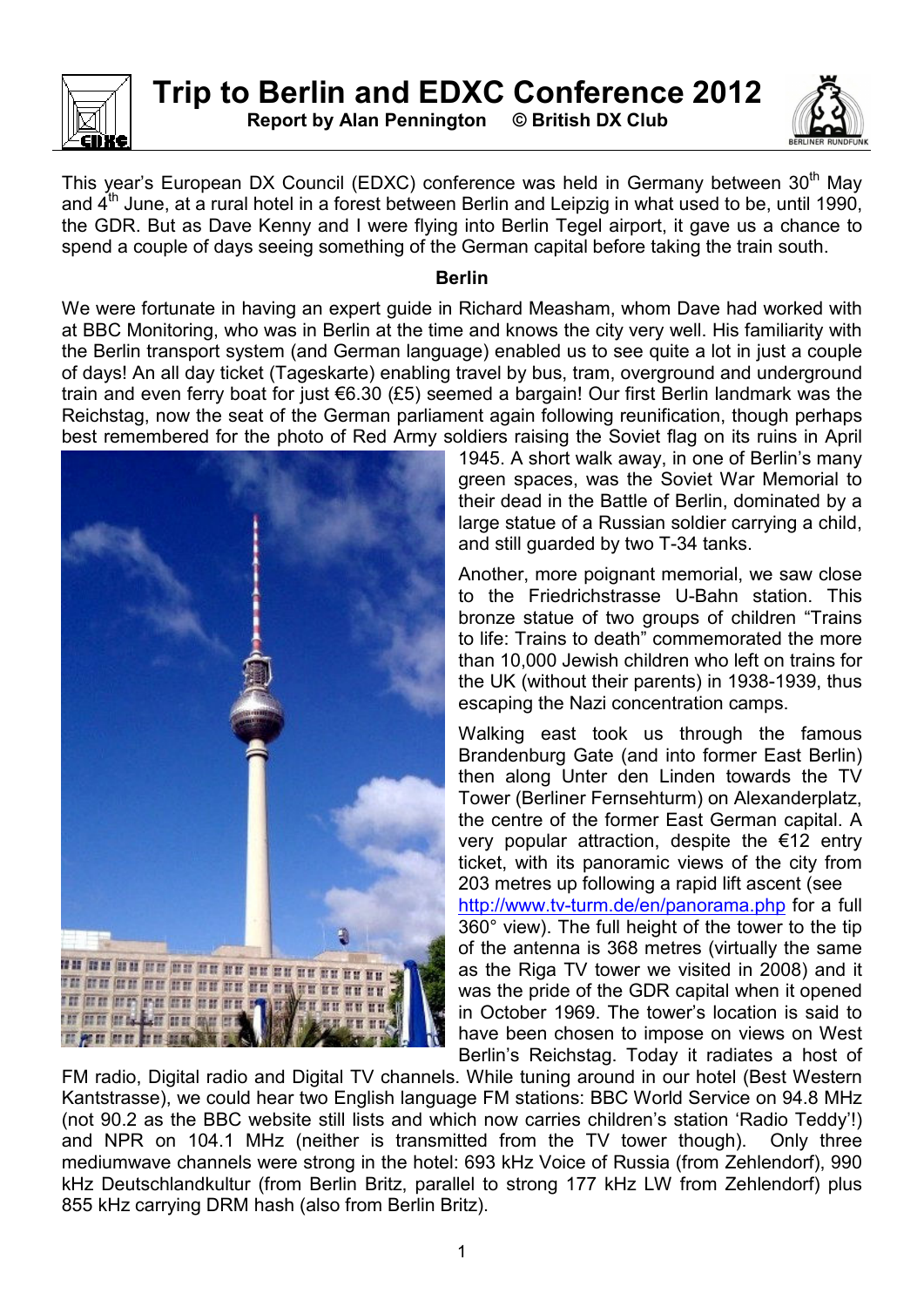Down at ground level in Alexanderplatz, I was pleased to see the World Clock was still in situ. This clock was pictured on the front cover of the "Introducing the GDR", a 272-page book I had received from Radio Berlin International (RBI) in 1974, after asking them a geographical question! Like the TV tower, the clock had been added to the square in 1969. We also wondered if we could see the former RBI radio building at Nalepastrasse 18-50, but it was too far away to visit in the time we had, in south-east Berlin, and not near any station.





*The Alexanderplatz World Clock today (left) and in 1974 (above on the cover of a book from RBI). It gives the time in various world cities. During its restoration in 1997, apparently some cities were added which had been originally left off for political reasons (such as Jerusalem, Cape Town and St Petersburg).* 

Dave had visited Berlin in 1977 with German BDXC member Thomas Huckemann so had memories of crossing from West into East Berlin for a day-trip. Nowadays there's not much to be seen of the wall that divided the city between 1961 and 1989. In Potsdamer Platz there were a few metres of wall together with a stall where you could get an "Original DDR Visa" stamped in your passport (should you so desire). Nearby, Sony's 1000m² flagship store devoted just a small area to radios with only one or two analogue models, the rest DAB and DAB+ radios. Prices were similar to the UK (a Sony XDR-S56BDP DAB/DAB+/FM portable was €65 - £49 here in the UK).

The next day, after a trip to the 1936 Olympic stadium, we saw some more of Berlin's radio landmarks. Towering over one side of Theodor-Heuss-Platz was the modern grey block of RBB (Rundfunk Berlin-Brandenburg), the public regional broadcaster for the states of Berlin and Brandenburg. RBB was formed in 2003 with the merger of Sender Freis Berlin and ORB (Potsdam). As well as TV, RBB has seven different radio stations on the air on FM, DAB+, Satellite and cable: Antenne Brandenburg (light music), Fritz (youth), Inforadio (news), Kulturradio (culture), Radio Berlin 88.8 (local), Radio Eins (dance/rock/pop) and Funkhaus Europa (multi-cultural). The RBB Berlin building houses studios of Radio Berlin, Kulturradio and Inforadio 93.1 (other stations' studios are in Potsdam, south-west of Berlin). After a visit to the RBB shop we headed down Masurenallee, past the red and white RBB flags promising "good programmes for your licence fee". In contrast to the modern RBB tower block, adjacent to it was the imposing dark tiled facade of the modernist "Haus des Rundfunks", a purpose-built broadcasting house inaugurated in 1931. Viewed from above (as we would later – see photo below) it is actually triangular in shape. It was the HQ of the Third Reich's broadcasting network and was also the place where Germany's first TV service started in 1935. After WWII, it was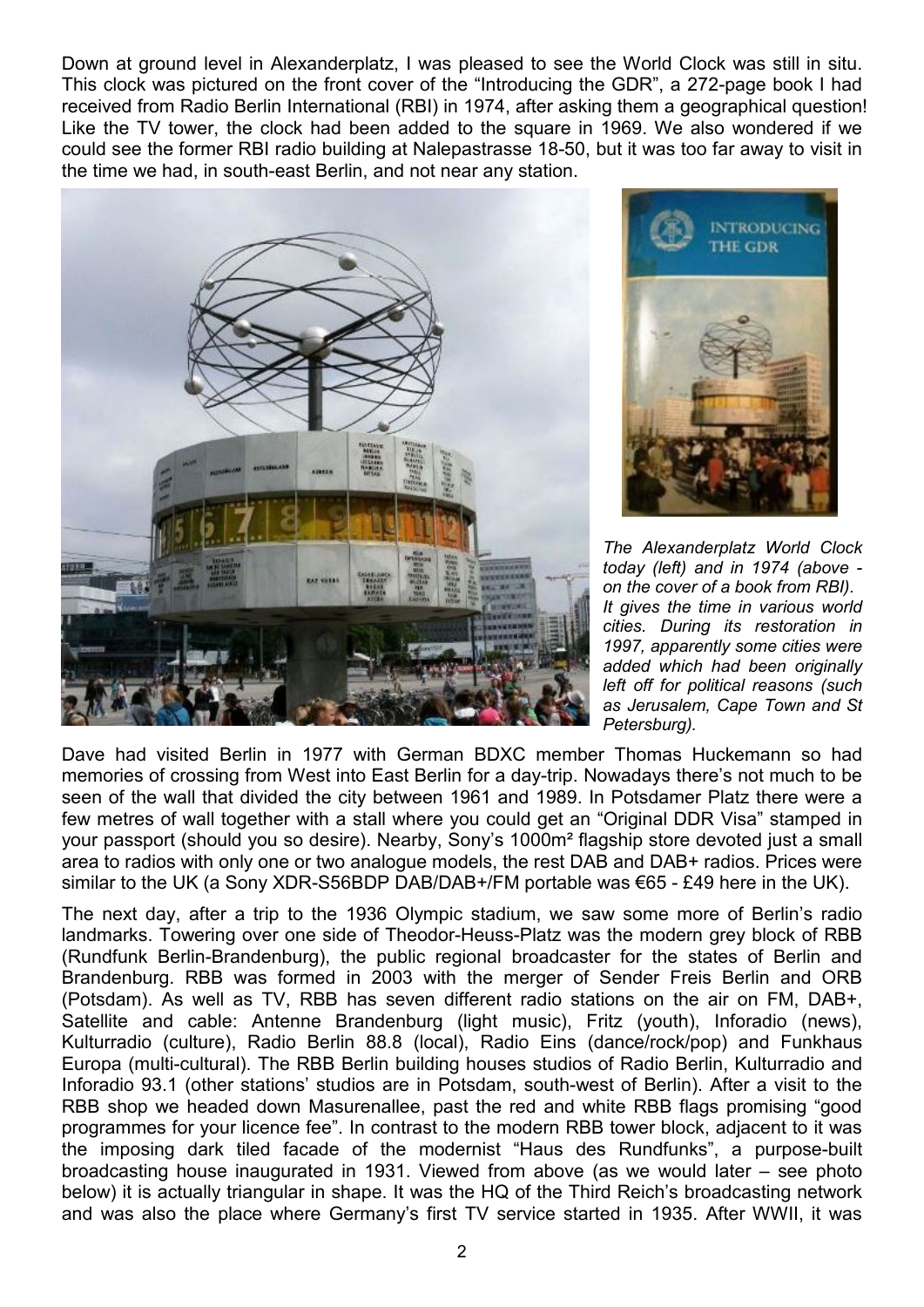occupied by the Red Army and was used by the Soviet controlled Berliner Rundfunk radio station, even though it was located in the British zone of West Berlin. After being handed back by the Russians in 1956, it became the home of Sender Freies Berlin (which merged into RBB in 2003). You can take a virtual tour of the interior of the building at http://www.haus-des-rundfunks.de/ . There is also a good RBB website with photos and audio giving the history of "Cold War Radio" ("Kalter Krieg im Radio") in Berlin 1945-1994 at: http://www.kalter-krieg-im-radio.de/ (Click on 'Die Sender' for radio stations East and West)



Across the road from the "Haus des Rundfunks", in the Berlin trade fair grounds, is the 150m high "Funkturm" (Radio Tower). Built in 1926 for the Great German Radio Exhibition, it was originally designed as a support tower for a medium-wave T

antenna and sits on porcelain insulators, but later had a restaurant and observation deck added. A €5 ticket gets you a lift ride up to the 125m high observation platform with views of western Berlin and beyond. In March 1935, the first regular TV programme in the world was broadcast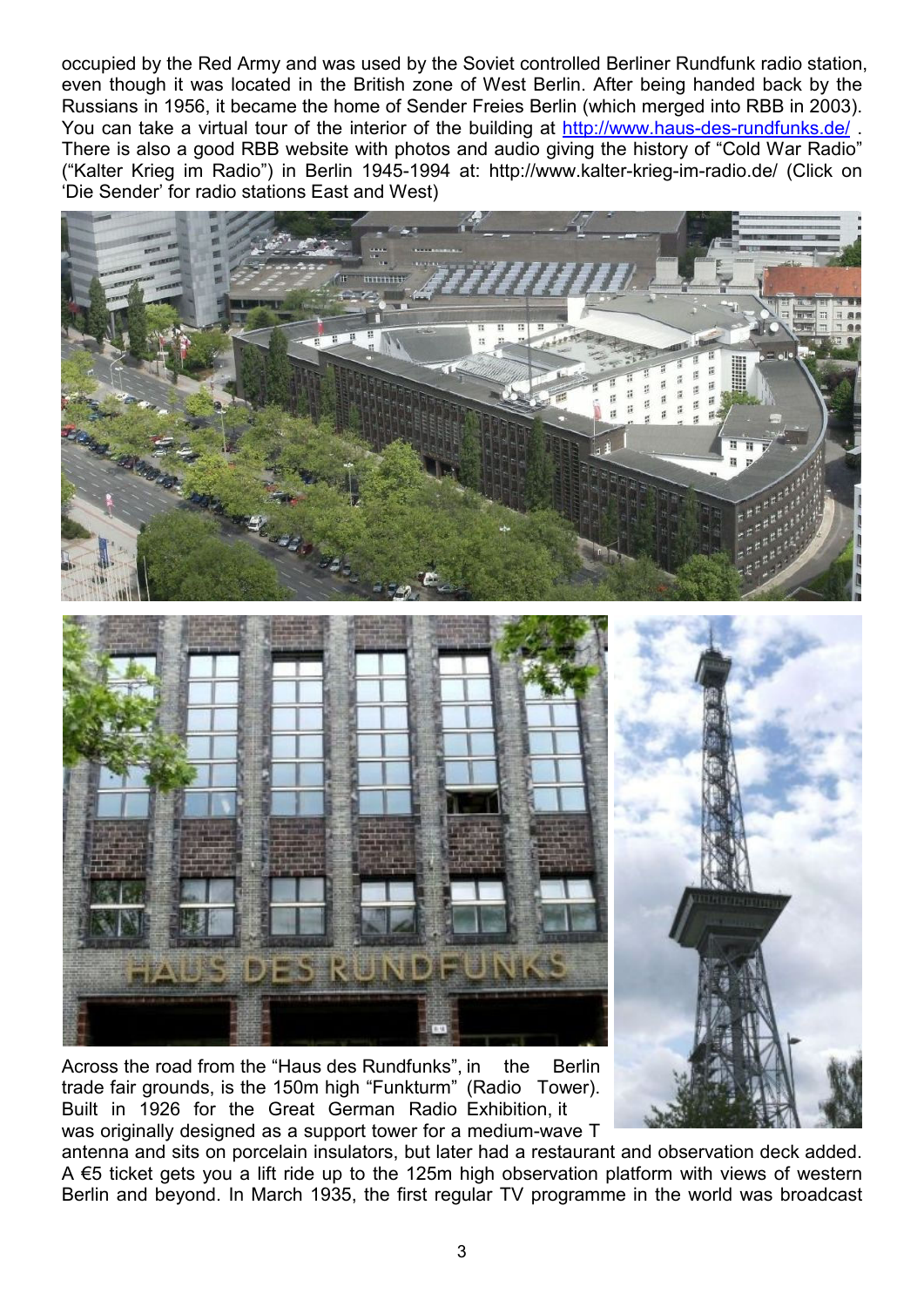from the tower. The tower ceased being used for TV transmissions in 1962 and for radio broadcasts in 1973, but is still used for mobile phone etc and is a listed structure.

We returned to the city centre to catch our train south to the EDXC Conference, having seen a lot of Berlin in just two days, thanks to Richard. We would return briefly to the city after the conference en route to the airport to catch our flight home.

## **EDXC Conference – Ochsenkopf – 30 May to 5 June**

Our train journey south from Berlin to Lutherstadt Wittenburg took an hour and a quarter, then a 15km taxi ride took us to Hotel Landgut Ochsenkopf in the wooded Duebener Heide Naturpark



http://www.naturpark-duebener-heide.com Already outside in the hotel courtyard some delegates had congregated to chat and even begin to scan the bands! As well as the formal agenda, the most important part of the EDXC conferences for us is to meet old friends and make new ones amongst the DXers from around Europe and further afield. The European DX Council (EDXC) is an umbrella organisation for European DX clubs founded in 1967 – it currently has twelve Full Member clubs and four Observer Member clubs. BDXC is one of the Observer Members. Nowadays the EDXC's main activity is organising these annual events

with talks and presentations on hobby related topics plus additional trips around the conference venue. This year's conference was hosted by the Rhein-Main Radio Club (RMRC) and the Danish DSWCI club was also holding its AGM at the same time. There were around fifty DXers at the conference (plus some spouses) from Austria, Denmark, Finland, France, Germany, Italy, Japan, Netherlands, Russia, Sweden, Ukraine and United Kingdom. We were pleased to meet BDXC member George Brown from Scotland again, who was the only other delegate from the UK and who is a regular at these EDXC conferences! The conference proceedings were mainly in English, and where talks or tours were in German, additional English translations were added. However, the Hotel staff spoke only German (and maybe Russian as a second language as Ochsenkopf used to be in East Germany) so we were glad of help from other DXers in translating the menu and ordering the right beer etc!

On Thursday morning, the EDXC flag was formerly raised outside the hotel before we set out on the first of three excursions to UNESCO World Heritage sites in the region – to the  $18<sup>th</sup>$  century English-style naturalistic landscaped gardens at Wörlitz (http://www.woerlitz-information.de/ )



Over the next two days we would visit two more UNESCO World Heritage sites: the historic town of Lutherstadt Wittenburg, where nearly 500 years ago Martin Luther nailed his "95 Theses" to the church door thus beginning the Reformation. http://www.wittenberg.de/ and in contrast, a third excursion to the industrial town of Dessau, from where the Bauhaus School made a big impact on  $20<sup>th</sup>$ century Modernist design of architecture, furniture etc 1926- 1933. ( www.bauhaus-dessau-de )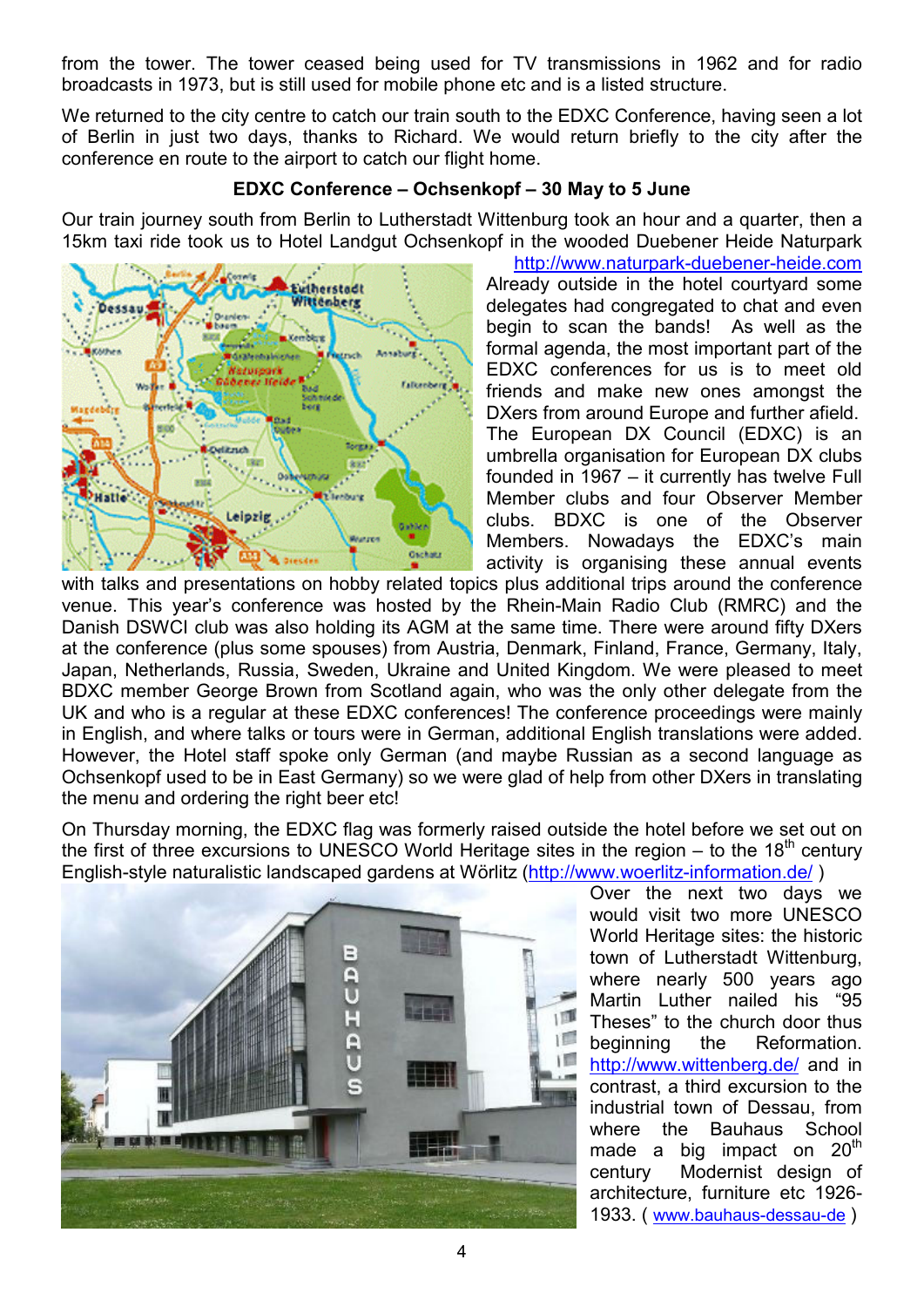The conference was officially opened on Thursday afternoon by current EDXC Secretary-General Tibor Szilagyi (who was stepping down after six years in this role). Conference organiser, Dr Harald Gabler of the RMRC then spoke about "EDXC yesterday, today and tomorrow" and questioned whether there was still a need for the EDXC? Personally I think it would be a backward step if these unique conferences which bring together DXers from around Europe stopped as a result of the EDXC's demise. Finally, Michael Schmidt of the German Association of German-speaking DX clubs (ADDX) outlined his views on the challenges facing DX and SWL Clubs in the present era of decreasing shortwave broadcasts. Also of note was the Archive that ADDX is building up on its website of DX bulletins, QSLs, articles, schedules etc www.addx.de

On Thursday afternoon a small group of us went with Harald Sűss of the Austrian DX Club (ADXB-OE) to visit the Dessau Amateur Radio Club station (DR5Y) a half-hour drive away. Their impressive clubhouse is in a former GDR military (NVA) building on the edge of the Dessau airfield (originally site of the Junkers works). They were holding their weekly club meeting and made us very welcome with refreshments and barbecued sausages. To the thump thump of a heavy metal festival being held on the on the adjacent airfield, we huddled in torrential rain under the shelter of an awning made from an upturned satellite dish, before being driving around the perimeter to a small square concrete building topped by a 10m parabolic dish pointing skyward. We were told the dish was originally used very successfully by the GDR military for intercepting western communications, but the club now use it for moonbounce communications (EME) on the 23cm band - although it was currently awaiting repairs.

This excursion to Dessau meant we missed most of the conference presentation by Bernd Reuter of his

company's new RDR50 receiver – see website: www.reuter-elektronik.de (in German but Google translate may help). This was followed by a fascinating talk by Manfred Rippich on his travels to the South Atlantic accompanied by slides of visits to exotic Tristan de Cunha and Ascension Island. On Friday evening we did catch however another receiver presentation by the German Bonito company of their RadioJet 1102S receiver. It looked like an SDR radio, but they say it's not strictly speaking an SDR, although it is exclusively controlled by computer. It certainly sounded better than many SDRs though - read more at www.bonito.net/radiojet

On Friday morning, some EDXC matters were discussed. As Tibor Szilagyi was stepping down as Secretary-General, a successor (and also a Deputy S-G) had to be found. Kari Kivekas and Jan-Mikael Nurmela of the Finnish DX Association (FDXA) were proposed as Secretary-General and Deputy respectively and (later during the conference) accepted the proposal. Their appointment now needs to be confirmed by a vote of Full Member clubs. It was also discussed why certain countries were not represented at EDXC conferences, and language was mentioned as a possible reason (English is always the language used). The adoption of some translation system was proposed. Venues for future conferences were discussed. Portugal next year (2012) was proposed (organised by a Finn who lives there) and Alexander Beryozki asked if the EDXC would like to revisit St Petersburg, home of his club, maybe in 2014. Looking further ahead, 2017 is the  $50<sup>th</sup>$  anniversary of the EDXC, and Risto Vahakainu said the FDXA would like to hold this conference again in Finland (conferences in Finland are always well-attended and organised!).

We were pleased to be invited to the Danish DSWCI Annual Dinner on Friday evening – this truly International Club is now 55 years old! And on Saturday evening, the EDXC Banquet was held with traditional after-dinner tombola. Some good prizes, sadly none going the way of the UK contingent! Perhaps, poignantly, there were many Radio Netherlands tulip pens given away also.